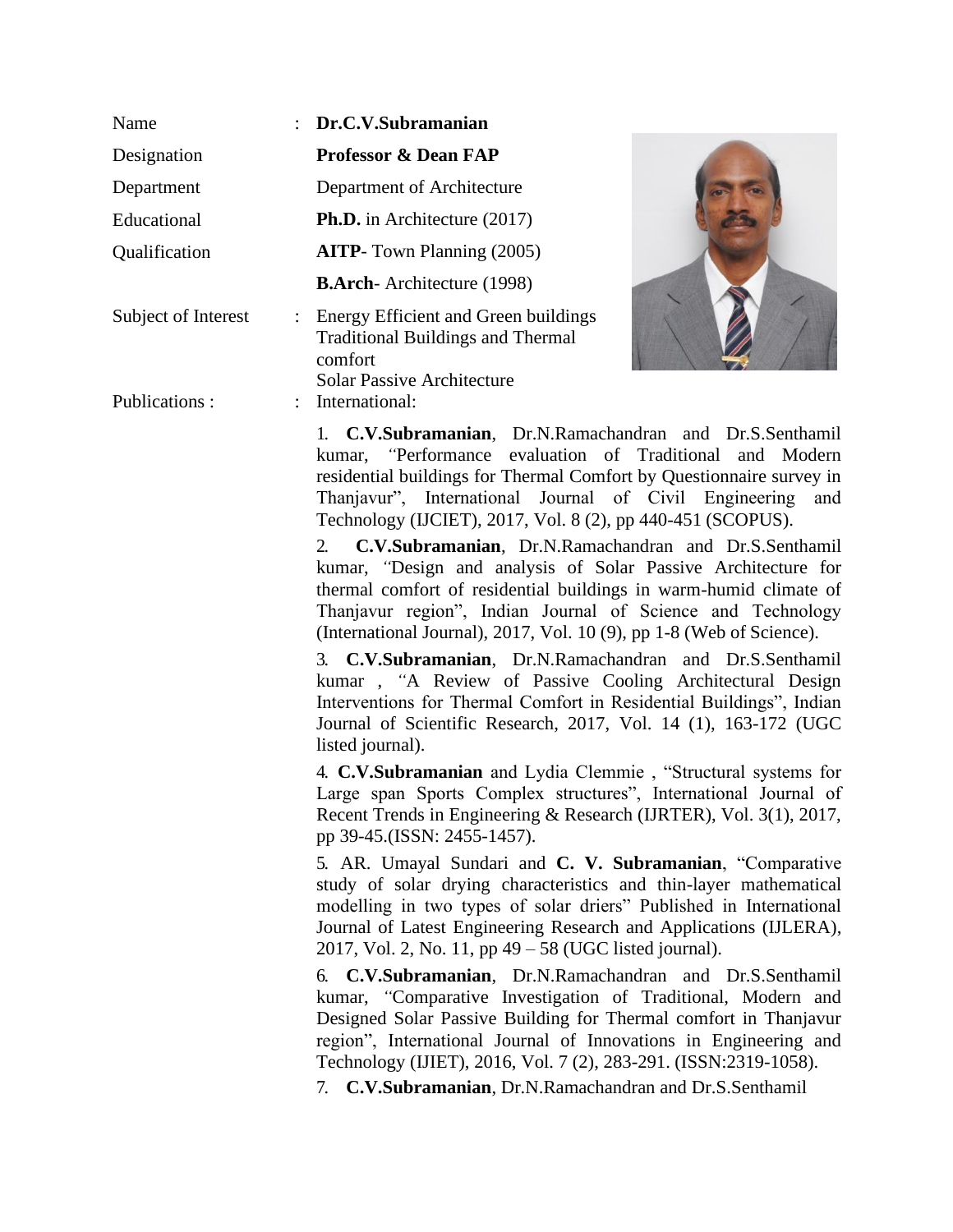|                            |             | kumar, "Performance evaluation of solar passive architecture<br>incorporated residence in warm humid climate", International Journal<br>of Civil Engineering and Technology (IJCIET), 2016, Vol. 7 (6), pp<br>523-535. (SCOPUS),                        |
|----------------------------|-------------|---------------------------------------------------------------------------------------------------------------------------------------------------------------------------------------------------------------------------------------------------------|
|                            | 2395-0056). | 8. C.V.Subramanian and M.Divya, "Solar Passive Architecture<br>Cooling Techniques", International Research Journal of Engineering<br>and Technology (IRJET), Vol. 3 (12), 2016, pp 1388-94. (ISSN:                                                      |
|                            |             | 9. C.V.Subramanian and S.Kamalesvari, "Daylight and Sustainable<br>Architecture for Warm Humid climate", International Research<br>Journal of Engineering and Technology (IRJET), Vol. 3 (12), 2016,<br>pp 1381-87. (ISSN: 2395-0056).                  |
| <b>Funded Projects</b>     |             | Heliodon for Building Study for the refurbishment of PMIST<br>Climatology lab- PMIST funded - Rs.60,000.00 (2019)                                                                                                                                       |
|                            |             | <b>Grants received from other funding Agencies:</b>                                                                                                                                                                                                     |
|                            | $\circ$     | Received Rs. 1.25 lakh from Ministry of Home Affairs,<br>National Disaster Management Division, Govt. of India for<br>organizing National Programme for Capacity Building of<br>Architects in Earthquake Risk Management (NPCBAERM)<br>at PMIST (2008). |
|                            | $\circ$     | Received Rs. 0.90 lakh from AICTE-COA for organizing<br>National level QIP training on "Environmentally Responsive<br>Architecture" (2003).                                                                                                             |
|                            | O           | Received Rs. 1.28 lakh from AICTE-ISTE for organizing<br>National level QIP training on "Eco Friendly and Sustainable<br>Development" (2002).                                                                                                           |
|                            | $\circ$     | Received Rs. 1.28 lakh from AICTE-ISTE for organizing<br>National level QIP training on "Energy Efficiency and<br>Environmental Ecology of Buildings" (2001)                                                                                            |
|                            | $\circ$     | Established PMIST Audio Visual & Climatology Laboratory<br><b>MODROBS- Rs. 5.00 Lakhs (1999)</b>                                                                                                                                                        |
| Awards and<br>Achievements | $\circ$     | Serving as Vice Chairman, Indian Institute of Architects<br>(IIA)- Thanjavur Centre (2019 onwards)                                                                                                                                                      |
|                            | $\circ$     | Served as Executive Committee (EC) Member, Indian<br>Institute of Architects (IIA) - Tamilnadu Chapter (2006-08)                                                                                                                                        |
|                            | O           | Served as Member, Board of Management (BOM), PMIST<br>$(2011-13)$                                                                                                                                                                                       |
|                            | O           | Received<br><b>Faculty</b><br><b>PMIST</b><br><b>Best</b><br>Award<br>twice<br>at                                                                                                                                                                       |